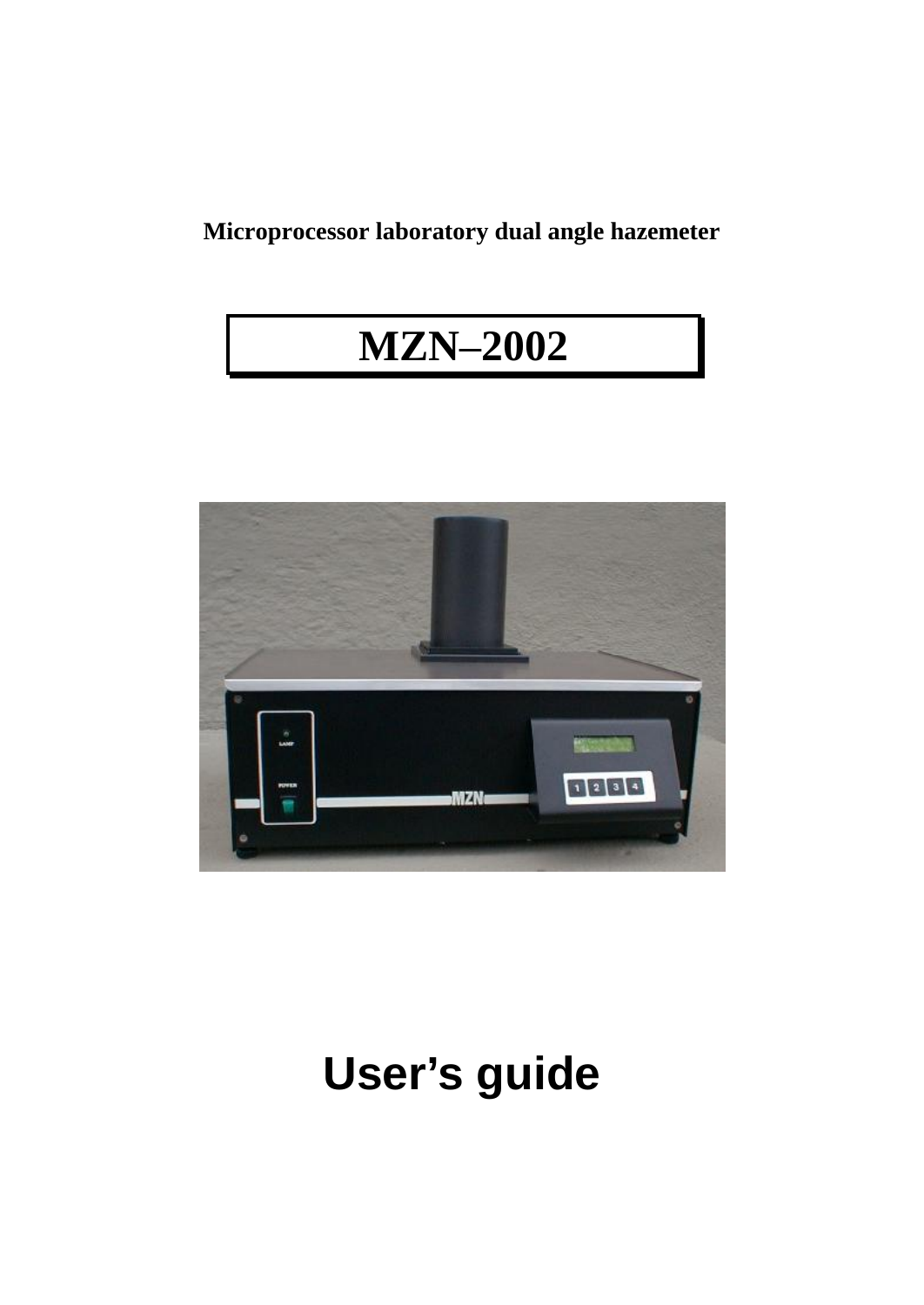## **Safety recommendations**

An automatic hazemeter may be operated only by the person who became completely acquainted with its function within the framework of the training, or who became thoroughly acquainted with the user's guide of this device.

**Any manipulation with the measuring device, requiring taking off its cover or its part, is forbidden to execute without previous disconnecting of the device from the mains (by removing the plug from the socket).**

Device protection against dangerous handling is achieved through connecting separate parts with the separated protective conductor, and therefore it must be plugged only into the corresponding socket equipped with the protective pin connected to the protective conductor of the mains. It is recommended to use the power cord delivered with the device for connecting the device.

In case of a contingent breakdown of the device that you are not able to iden tify or remove, contact the qualified service personnel who provides service for the delivered device.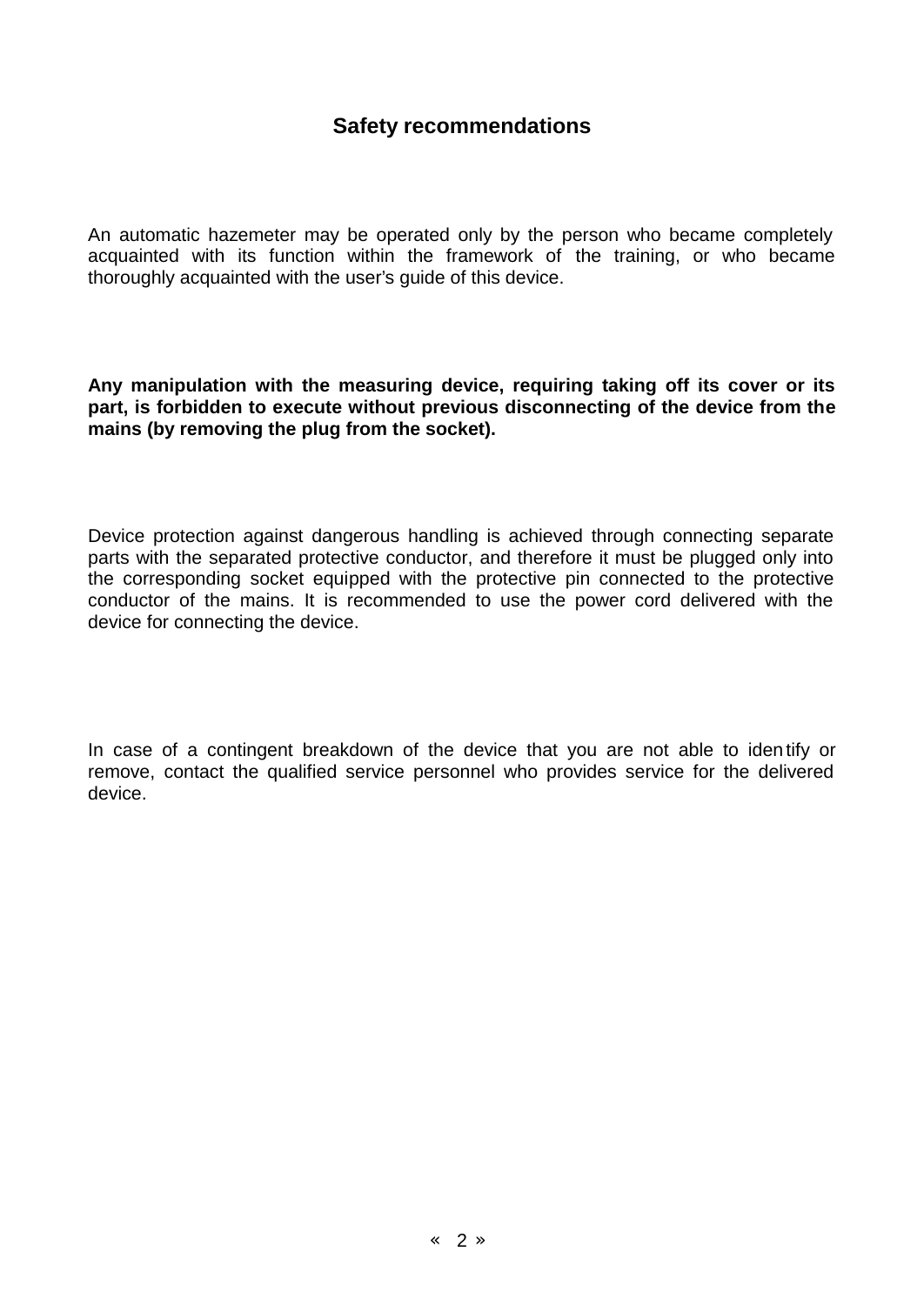## **Contents.**

- 1. Specifications
- 2. Use of the hazemeter
- 3. Principles of operation
- 4. Installation putting the device into operation
	- 4.1. Placing of the hazemeter
	- 4.2. Connecting to the mains
	- 4.3. Filling up with the immerse liquid
	- 4.4. Procedure for measuring the haze
- 5. Calibration
- 6. Connection of the device to a computer
- 7. Description of the hazemeter
	- 7.1 Opto-mechanical parts
	- 7.2. Electronic parts
- 8. Maintenance
	- 8.1. Replacing and adding the water in the measuring chamber
	- 8.2. Cleaning of the measuring chamber
	- 8.3. Cleaning of the measuring cuvette
- 9. Accuracy of the results corrections to measurements in common beer bottles
- 10. Language and units selection, reset
- 11. Troubleshooting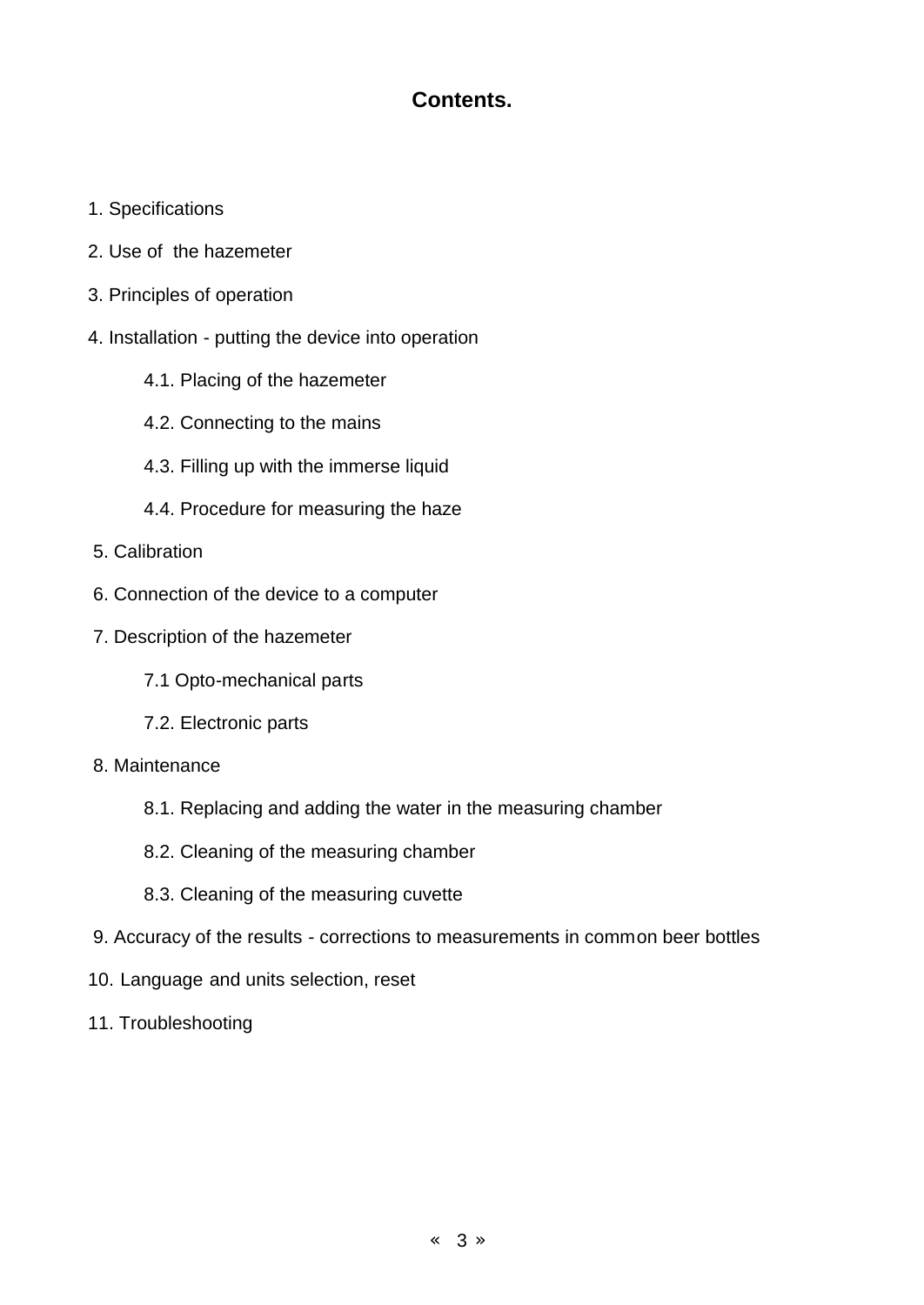## **1. Specifications.**

#### **Dual angle hazemeter MZN 2002**

- Measuring range 0-250EBC for a 90 degrees angle 0-80EBC for a 12 degrees angle
- Measuring range selection : auto ranging
- Units: EBC (NTU, ppm, MU) according to formazine standard
- Resolution: 0,01EBC for 0-10EBC 0,10EBC for 10-100EBC 1,00EBC for 100-250EBC
- Accuracy: better than 2%
- Measuring angles:  $90^{\circ}$ , 12 $^{\circ}$  and 0 $^{\circ}$  for ratio compensation
- Light source: halogen lamp standard model - white light (400-1000 nm) modification  $HR - red$  light (red light filter)
- Optical receivers: Si-PIN photo diodes
- Measurements:
	- -in cuvette (outside diameter 15-95 mm, 60 mm standard) -in closed bottles (0,3-1l glass, up to 1,5l PET)
- Automatic bottle revolving, means of data and correction of bottles colour and shape
- Acquisition time: 12s
- Plastic measuring chamber with water immersion usable up to 60 degrees of Celsius
- Display two-lines sixteen-characters highlighted
- Easy controlled by pushing one button
- Easy periodic calibration through standard formazin suspension
- Output for computer connection by RS-232 interface
- Power voltage: 230V/50/60 Hz
- Power consumption: 60W
- Dimensions: 450x300x300 mm
- Weight: 9 kg
- Guarantee period: 12 months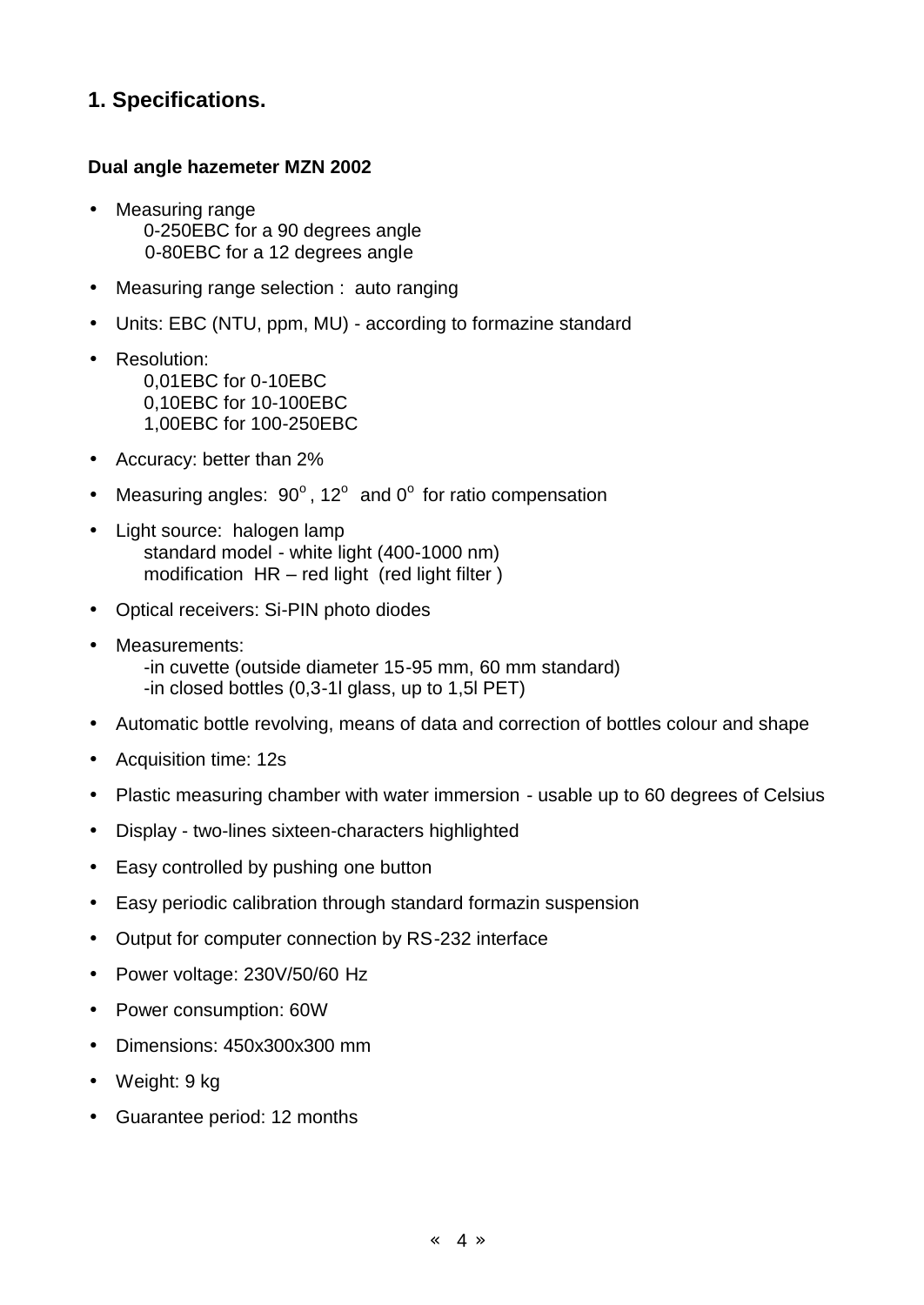## **2. Use of the hazemeter**

The MZN hazemeter is the fully automated device that serves for measuring haze in liquids. It is specially designed for observing beverage purity in check-out and research laboratories of food industries, and for observing water purity and some products of biotechnological processes. It allows measuring the haze quantity of samples in closed bottles as well as in special cuvettes. The device is calibrated according to the internationally used standard formazin suspension, and in basic version the quantity of haze is displayed on the display in the most often used units for measuring the haze in food industries - in EBC units.

## **3. Principles of operation**

The MZN hazemeter is designed and constructed in accordance with tested, classical, nephelometric principle combined with additional detection of light scattered in forward direction. The most up to date optoelectronic components and computer technology are used to insure precision accuracy, reproduction and reliability.

General block scheme of the hazemeter is depicted on the following picture:



The light from the source is focused in narrow beam passing the sample by using system of lenses and diaphragms. Part of light scattered on the small particles presented in the sample is recorded by optical detectors.

For MZN-2002 dual angle hazemeter the haze of a liquid is determined by simultaneous measurements of the light scattered in the sample at a 90 degrees angle and of the light scattered at a 12 degrees angle (related to the direction of the probing light beam propagation).

To certain concentration of scattering particles, it is valid that with the growth of the concentration the value of scattered light radiance grows up too. But the measured scattered light radiance can be

changed in device even in consequence of other causes that are the changes of the particle concentration or their scattering features. This may be simply done by the change of some optical properties of system - for example the ageing of lamp, filled or dirty windows, absorption of the light in the liguid - i.e. its colour. To make removing these undesirable influences possible, it is simultaneously measured relative light irradiance in scattering optical channels (i.e. nephelometric and forward) as well as in transmission channel ( i.e. the light that passed through the sample in straight direction). It is ensured by the construction of the device that the optical paths for passing and scattering beams are the same, so that previous mentioned changes of irradiance (not connected with concentration or scattering changes] in both the scattering and transmission channels take effect equally. So the ratio of UN/UT values of photo detectors output signals from the nephelometric and transmission channels determines the haze known as relative haze that is independent on the above mentioned factors.

This relative haze is then converted to the value of haze in units of a chosen scale by means of device calibrating formula (saved in the memory) which is based on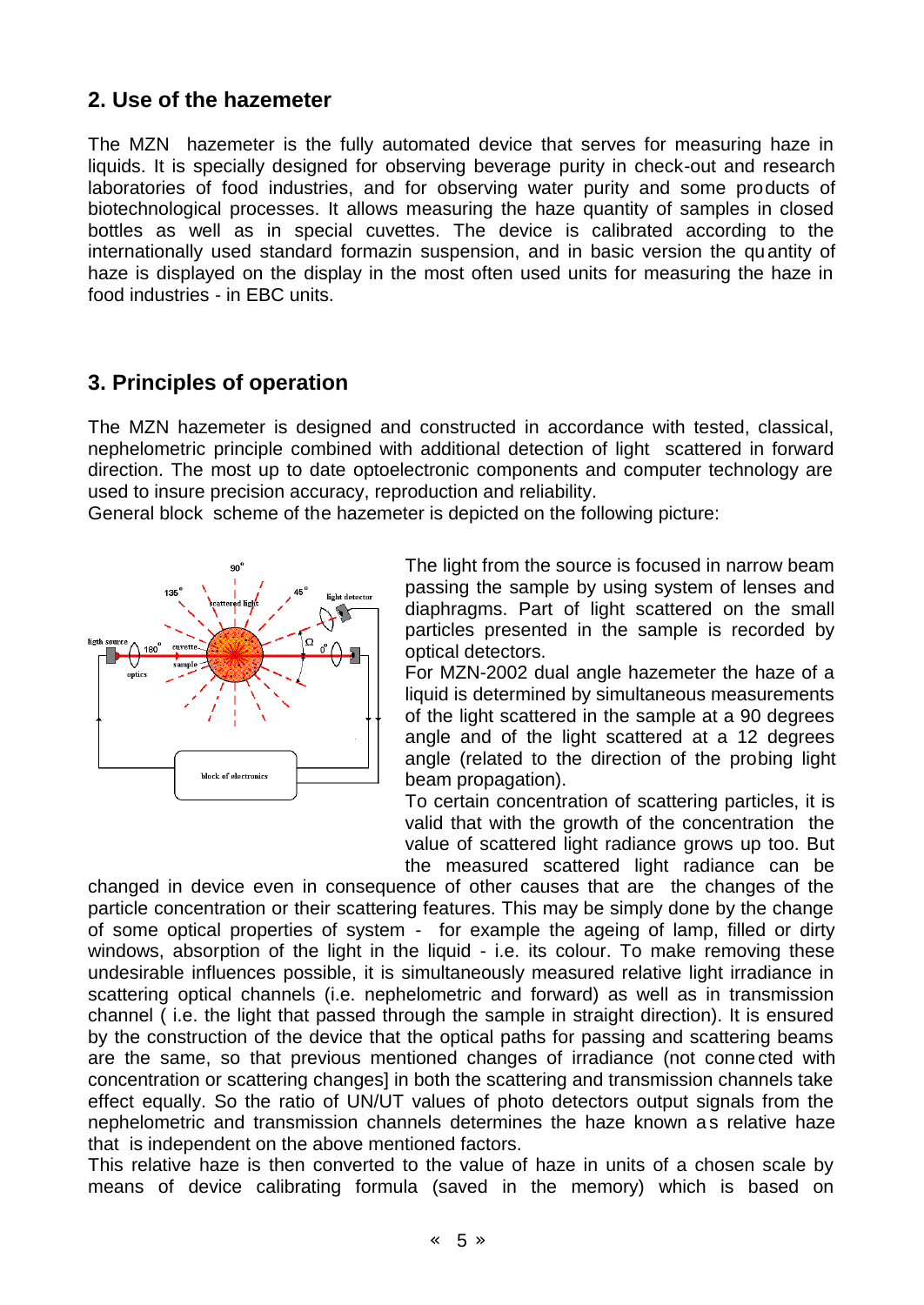measurements of standard calibration suspension The formazine suspension is the standard substance in basic hazemeter version, and the haze is displayed on the device display in international EBC units (or it is possible to choose other units  $-$  NTU, ppm or MU facultatively).

Haze measuring has great signification especially for beverages production in food industries. The hazemeter gives the possibility of objective quantifying the purity of beverages as one of the check-out parameters. Observing beverage's haze development depending on time brings even information about its durability in addition. That is why it is essential for the first-rate hazemeter to make possible haze measurements of liquid directly in closed bottles. The MZN hazemeters meet this demand. It is natural that ordinary beverage bottle is not the precise clear laboratory cuvette. The bottle very often presents noticeable ellipticity, uneven thickness of wall, unequal colour, used glass is from its optical qualities' point of view very inhomogeneous, and in consequence of common use of bottles their surface is often mechanically damaged. From these reasons the bottle is not too much suitable for the precise optical measuring. In addition, every glass vessel with curved surface filled with liquid (water) is itself an optical element (lens) so that it influences propagation of light beam.

To make measuring the haze value in ordinary bottles possible, these measurements to be comparable and their values to respond the real haze quantity, it is needed to:

1. remove "lens" effect - i.e. ensure that the geometry of the light beam is not dependent on the used design of the bottle,

2. eliminate the influence of the above mentioned defects occurring on bottles.

It is possible to remove "lens" effect by filling up the space around the bottle in the measuring chamber with suitable liquid known as immerse liquid - i.e. liquid with refractive index close to refractive index of glass (suppose the use of ordinary glass bottles). This problem is solved in this way in the hazemeters MZN, where the sample chamber is filled with pure distilled water.

Defects occurring on bottles can be largely considered as accidentally spread out along bottles' circumference. For suppression of their influence, it is therefore needed to take several measurements in different places along the circumference of the bottle and for the resulting value take the average of these measurements. In the hazemeter MZN, there is therefore the bottle placed on the revolving base that is driven by the motor. Revolving of the bottle is controlled by the single chip microcomputer in whose memory measured values from the nephelometric and transmission channels are being saved. Up to several hundreds of read-outs are performed during one turn of the bottle. The average value is then computed from these read-outs, and the quantity of the real haze in accordance with the size of the calibration curve is co-ordinated to this value.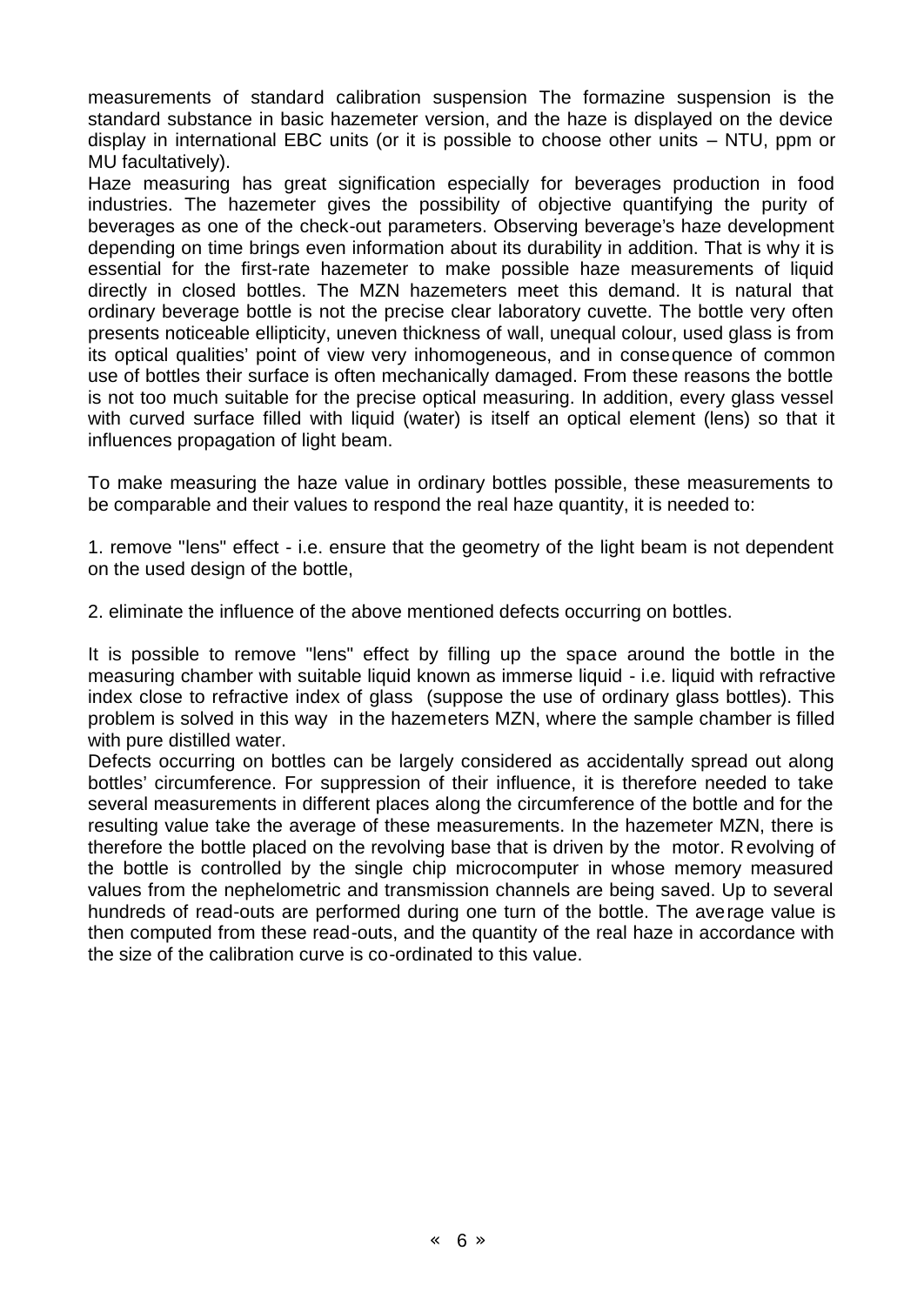## **4. Installation - putting the device into operation**

## **4.1. Placing of the hazemeter**

The case of the hazemeter must be placed on the flat surface (e.g. laboratory table top). For placing the hazemeter, you should count with the fact that it is inevitable to change the filling of the distilled water in the measuring chamber from time to time (recommendation is - every day – but true frequency depends on the number of measurements and on the dustiness of environment). Because it is not recommended to unnecessarily move the hazemeter or otherwise to manipulate with it, it is useful to ensure a free access to the water outlet tap and the overflow tube on the rear side of hazemeter. *It is also recommended to connect these water outputs by plastic hoses to drain or sink to avoid possible contamination of working place by water from measuring chamber.*

## **4.2. Connection to the mains**

Plug the power cord into the socket ~230 V on the rear side of the hazemeter and plug the other end of the power cord into the wall socket. The hazemeter is connected with the mains in this manner and may be switch on by the switch "POWER' on the front side.

## **4.3. Filling up with the immerse liquid**

For suppression of undesirable reflections of the light on the optical boundaries (wall of the cuvette or bottle with the measured sample), the measuring chamber of the ha zemeter has to be filled with pure water serving as immerse liquid.

**It is recommended to use only distilled water** to prevent creating of sediments on the walls and above all on the chamber windows.

Before the first filling up of the chamber, it is recommended to carefully remove any contingent bigger dirties that could get there during the transportation of the hazemeter and carefully rinse the chamber by clear water.

*The drainpipe of internal overflow water system ( which serves for drainage of excessive water from the chamber) as well as the water outlet tap should be connected (e.g. by plastic hose) to an appropriate sink.*

Close the outlet tap and place the bottle centring basket into the chamber. (Before putting the basket into the chamber, remove any dirties and dust from the basket by washing it under the stream of water. )

Fill the chamber with limpid distilled water up to the high of cca 1 cm below the top of basket (approx. 0.7l). Exact volume of water that should be filled into the chamber depends on the volume of sample cuvette or bottle which is used. (It is guaranteed when at the inserted sample the water level approaches the upper edge of the basket). Water level in the chamber must never be below upper edge of windows during haze measurements.

During filling the chamber disconnect the hazemeter from the mains because of safety reasons.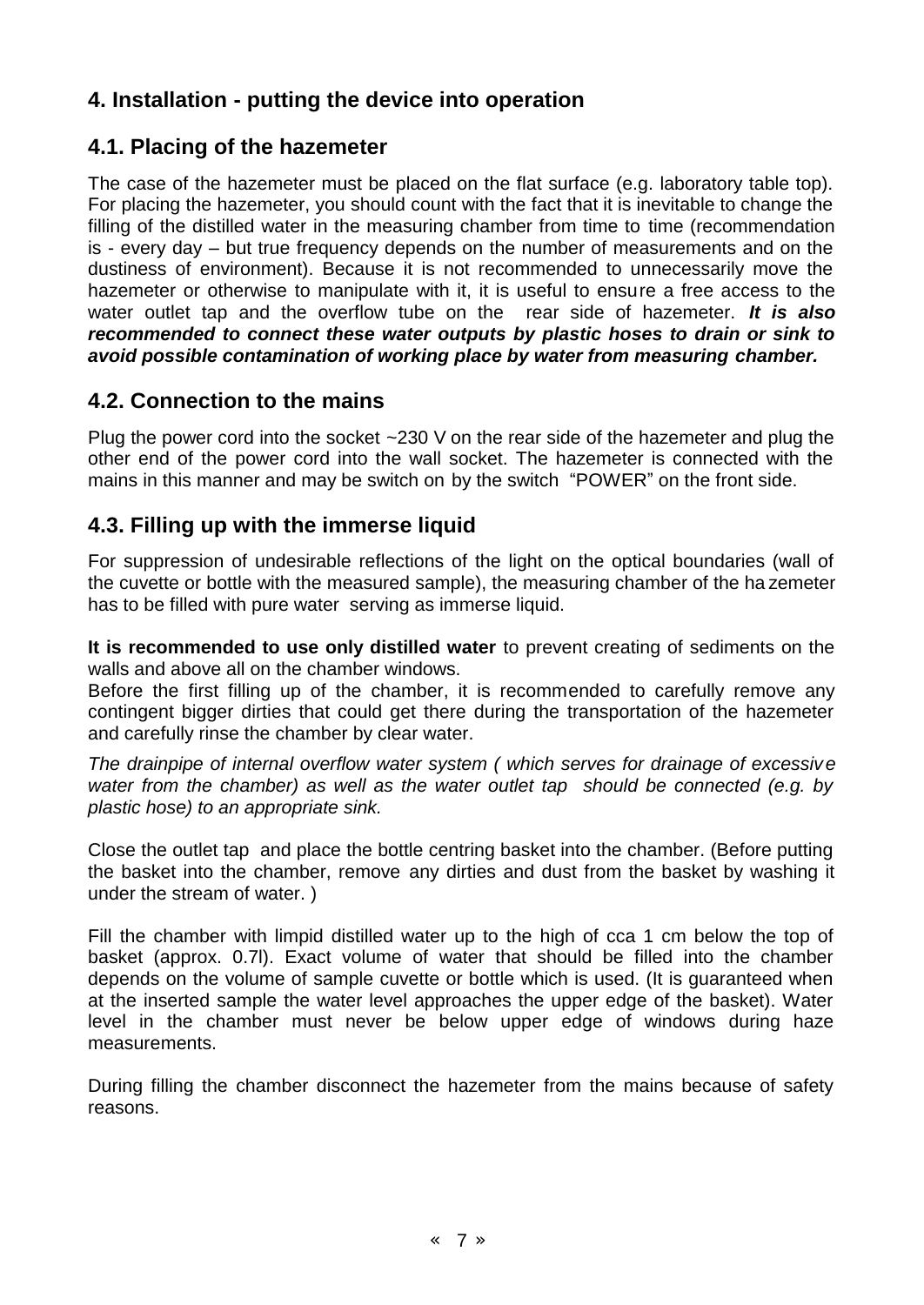## **4.4. Procedure for measuring the haze**

After placing the centring basket into measuring chamber and filling up it with distilled water the hazemeter is ready for putting into operation.

Press the main switch POWER.

Then, controlling microcomputer is activated, the sound signal sounds and for several seconds the used program version and some introductory messages appear on the display. During that internal system tests are performed.

After their end there is displayed the following text on the display:

|              | <b>YOU CAN MEASURE</b> |
|--------------|------------------------|
| <b>PRESS</b> | C(G,B)                 |

Now, the hazemeter is fully activated and its controlling is done by pressing one key of the four-key keyboard with following design:



Operational meaning of each key in different phases of work with the hazemeter is always indicated in the menu on the display. In the case that it is possible to choose from more options in the given moment, and the meaning of these options is displayed as abbreviation (symbol), the sequence of the stated abbreviation (symbol) from the left.

The same applies even to the basic operating mode where the abbreviations stated on the display have the following meaning:

C.........cuvette ............ responding key 1

G......green bottle.........responding key 2

B......brown bottle.........responding key 3

Depending on the diameter of the bottle or cuvette (that is to be measured) there is used an insertion piece (with appropriate hole) which is placed on the top of measuring chamber.



For hazemeters MZN as well as for any models of hazemeters working with the "white" light, the size of measured haze value is somewhat influenced by the colour of used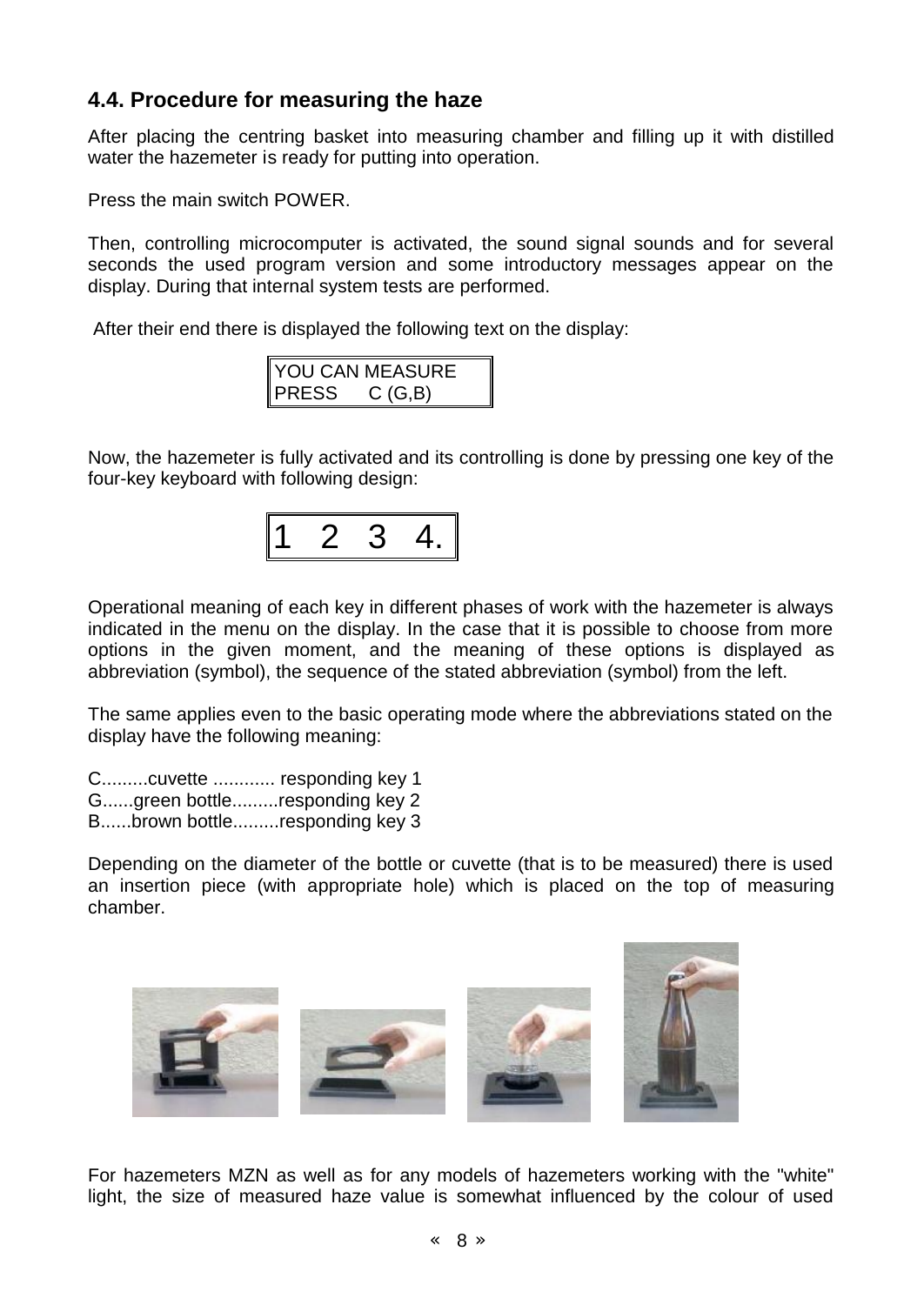bottle's glass. The basic controlling program is directed at using in brewery laboratory. That is why there are saved correction relations for ordinary green and brown beer bottles in the memory. These corrections were gained on the basis of processing extensive set of bottles with 0,5 l capacity (see chapter Accuracy of results) and are valid only for light beer of pilsner type.

If you have the *sample in the cuvette*, you will start the haze measuring by pressing the *key 1*. If you are measuring beer in the *green bottle*, press the *key 2*. For measuring in the *brown bottle*, press the *key 3*.

After the start of the measuring, the controlling microcomputer lights the lamp in the hazemeter up. That is indicated by the light of green signal LED-diode labelled **LAMP** on the hazemeter's front panel. Then, it turns on the motor that drives the revolving base that the sample is placed on, and it starts the procedure of measuring the signals from photo detectors. During one revolution several hundreds of measurements are taken from which the average value is then computed (Cuvette or bottle with the sample is revolved for more than 360 degrees in the chamber because certain time is used for stabilization of the lamp and measuring circuits in the case of high accuracy measuring, but the measuring itself runs really only during revolution 360 degrees not to prefer any value of measured signal along the circumference of the bottle).

In dependence on the key that started the measuring it is then done corresponding correction to the calculation of the haze in EBC units (i.e. in basic version the correction for green or brown beer bottle).

*The device itself cannot recognize if the sample was inserted in cuvette, green or brown bottle. That is why it is necessary to always start the measuring in corresponding mode to include the right correction. The mode, in which the measuring was started, is indicated on the display in its course*.

.After the end of measuring the sound signal will sound and the resulting value of the haze is displayed on the display. For the dual angle model, the haze value in channel 90 degrees is indicated as H90 and haze value in channel 12 degrees is indicated as H12. Measured haze values are displayed on the display for so long, until one of the keys 1,2,or 3 is pressed again. By pressing one of the keys, the device is brought to the condition READY again, and the measuring of another sample can start.

The device is switched off by pressing the main switch POWER.

After the end of measurement it is recommended to always cover the measuring chamber with the cover to avoid the distilled water bath becoming dusty and dirty. If you are using the ordinary lighting in the laboratory, it is not necessary to use the cover of the chamber during the measuring because optics of the device is constructed in the way that the influence of the surrounding lighting on the measuring is suppressed to minimum. But if the hazemeter is placed under stronger light source and/or you are measuring sample having low haze, it is recommended to use the cover of the measuring chamber even during the course of measuring (especially in the case of turbid samples in the cuvette).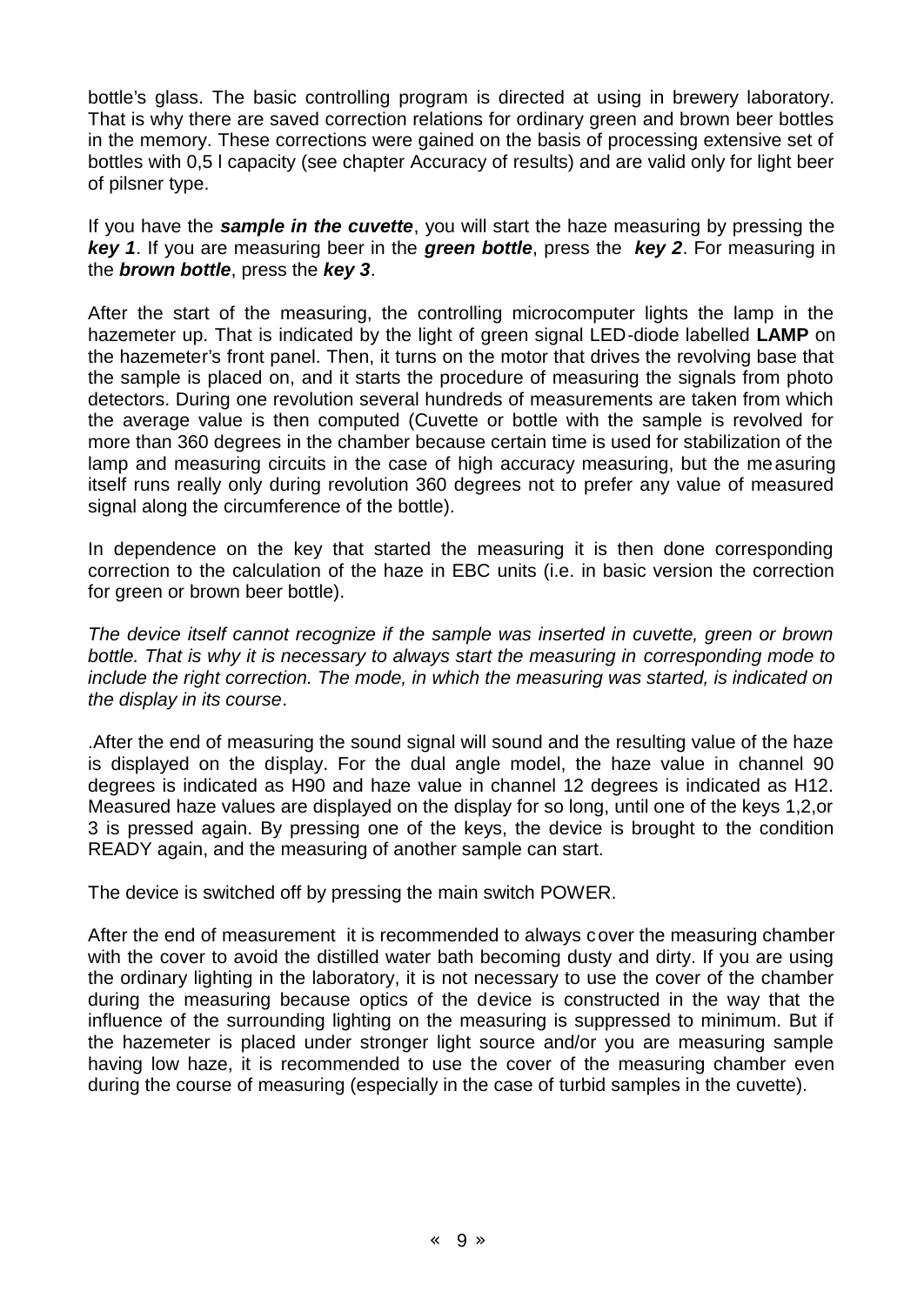## **5. Recalibration**

The device is calibrated by formazine standard suspension according to international analytical conventions. The calibration curve is built in the controlling program of the hazemeter. For performing the calibration based on other standard (e.g. calibration regarding to concentration of particles with different scattering properties than the standard formazine suspension has) it is possible to use special calibrating program. (Note: that program is not part of the basic controlling program). With the aid of this program it is possible to change calibration constants in the main program. Calibration coefficients are gained on basis of measuring the set of normal solutions (for the detailed information of the procedure - see the description of calibrating program).

Though the device is constructed in the way to insure long-term stability and accuracy of measuring, it is recommended to regularly check out the settings with the aid of scattering standards. After some time it can - especially in consequence of an excessive pollution of optical parts - occur moderate shifting of the calibration. It is necessary to check out the calibration even after each replacing of the lamp.

For these purposes the special calibrating procedure is built in the device - known as the **calibration mode** that can be started after the initialization of the hazemeter by pressing the key **4**. To avoid starting this procedure by accidental pressing of that key by unqualified personnel, it is needed to hold the key pressed for longer period approximately 5 seconds - for starting the procedure. After releasing it, the following message appears on the display:

| <b>RECALIBRATION</b> |        |
|----------------------|--------|
| YFS =1               | $NO=3$ |

If you really want to start the calibration, press the key **1**. If you do not want to start the calibration press the key **3**.

If you proceed further it appears:

| <b>INSERT</b> | $0$ EBC $\parallel$ |
|---------------|---------------------|
| $START = 1$   | STOP= $3$           |

Insert the cuvette filled with the "zero" haze sample into the measuring chamber.

**(Warning recalibration must be done using only standard glass cuvette. Never try to recalibrate with bottles or cuvettes having other dimension than the standard one.)**

The use of limpid non-turbid water is supposed (it is recommended to filter water through membrane filter 0.2 micrometer .

After pressing the key **1**, the device will take measurements and gained readings are saved in the memory. If you press the key **3** instead of the key **1**, calibrating procedure is interrupted.

After the end of measuring, following text will appear on the display: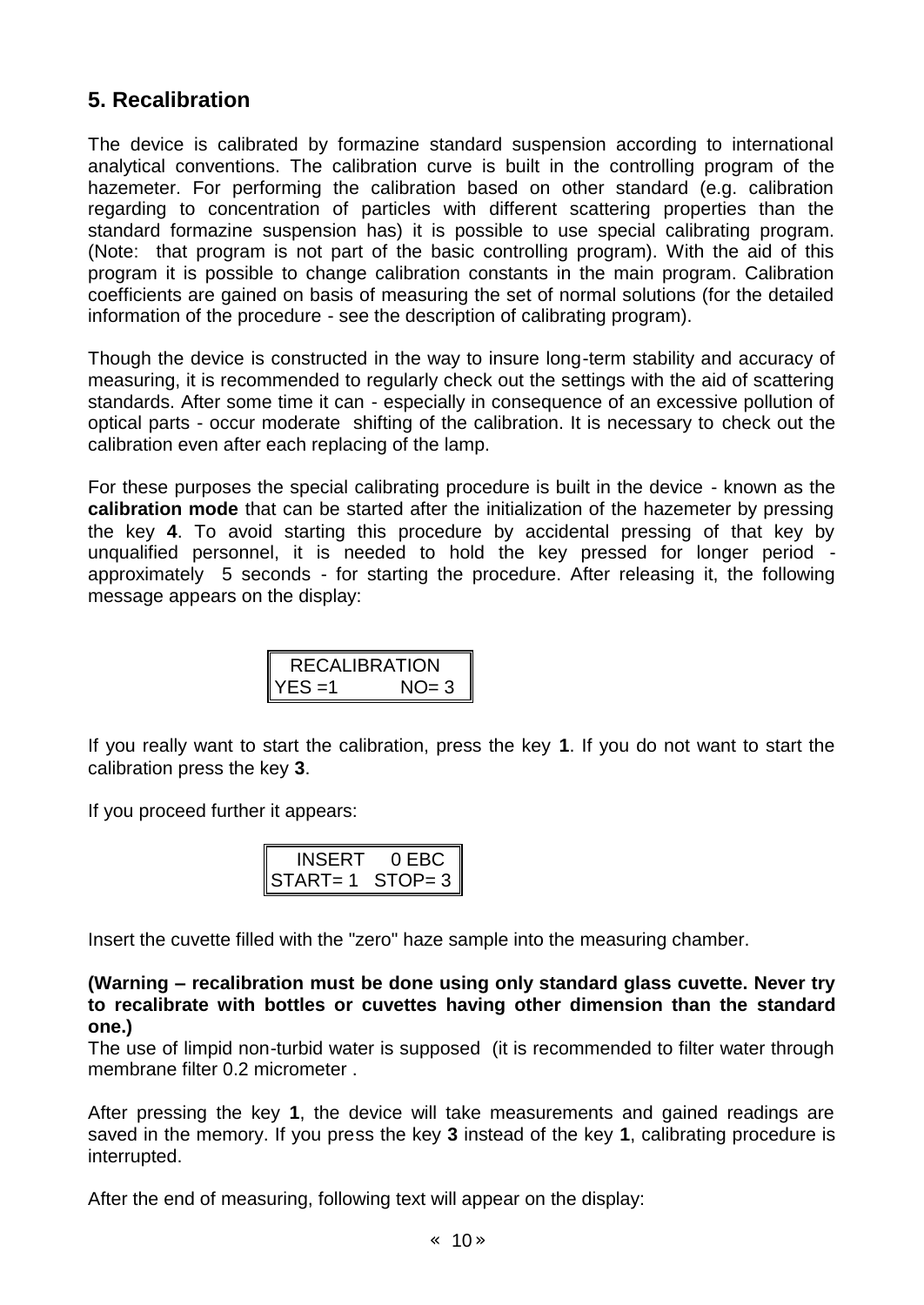| INSERT      | 1 EBC l   |
|-------------|-----------|
| $START = 1$ | STOP= $3$ |

The cuvette filled with the standard calibrating solution with the haze 1.0 EBC is to be inserted into the measuring chamber this time.

Then analogically continue in the calibration by pressing the key **1**, or interrupt the calibration by pressing the key **3**.

After the measuring of standard 1 EBC the following message is displayed on the display:

|           | CALIBR. CHANGE |
|-----------|----------------|
| $YFS = 1$ | $NO=3$         |

If you press the key **3** now, the measured values for 0 EBC and 1 EBC will be ignored and the change of calibration won't be done.

After pressing the key **1**, the device will compute coefficients of correction for the calibrating constants values saved in its memory from the gained values in the calibration procedure, and these computed values are permanently saved. Since this time, the device will compute with corrections according to just performed calibration.

**That is why it is needed to proceed very carefully and responsibly during the preparation of calibrating solutions and calibration procedure.**

Note: Attention has to be paid to prevent the formation of any air bubbles that may strongly falsify measurements (recalibration) - mix samples thoroughly but gently.

## **6. Connection of the device to a computer**

The hazemeter can be connected to the external personal computer through the standard RS232 interface that is on the rear panel of the hazemeter (nine-pin connector). Through this link the counted over value (in accordance with the calibrating relations saved in the memory of the single-chip microcomputer after each measuring) of the measured haze is sent. In addition, the signal values from optical detectors are sent. This allows the user to built in the superior computer almost unlimited amount of non-standard calibrations or corrections and extends the scopes of the hazemeter in this way.

Calibrating constants can be implemented through the RS232 link directly into the EEPROM memory of the controlling microcomputer in the hazemeter the constant values of the controlling program are left in the memory even after switching the device off.

Special programs were developed and tested for mutual communication between the computer and the hazemeter. These programs are not the part of the standard device delivery.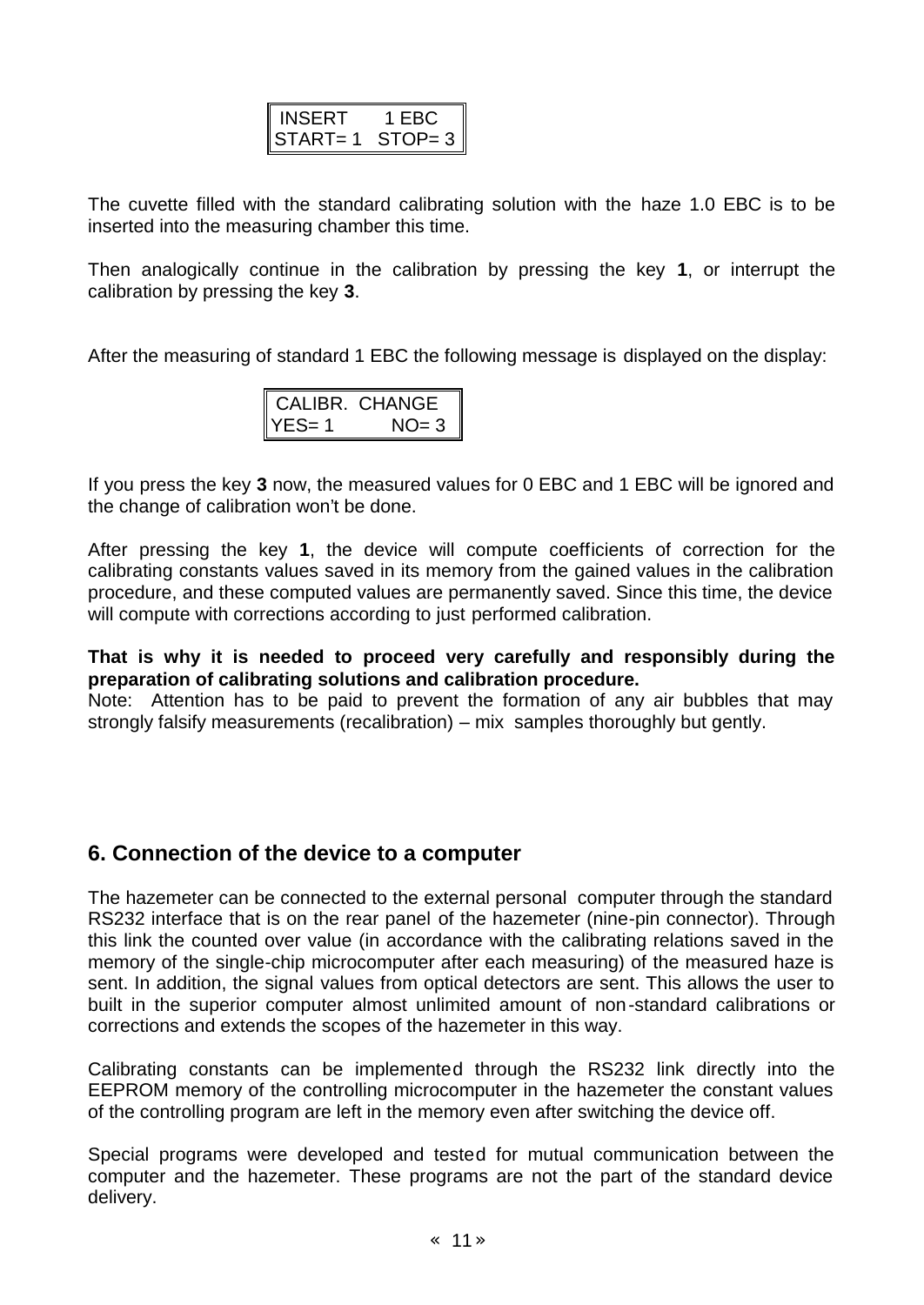## **7. Description of the hazemeter**

#### **Brief characteristics.**

The hazemeter MZN is the microprocessor controlled measuring device designated for automatic measuring of the haze in liquids. The device is assembled from two functional parts. The basic part of the hazemeter contains the measuring appliance, i.e. electromechanical block with the optical system that insures the measuring. This unit is connected to the specialized microcomputer that is used for the controlling of the unit and therefore the haze measuring goes automatically.

The hazemeter can be connected to the standard personal computer model according to customer's request for resulting processing of the gained data. Connecting is done through standard RS232 interface common for PC computers. The set may be completed with the program (for OS WIN9x or higher) that enables PC controlling haze measurements saving of the measured values on HD or FD and many non-standard procedures and operations (e.g. the haze measurements in time, statistical operation, nephelometric titration etc.).

#### **Outward form**

Minimum of controlling elements insures very easy operation with the hazemeter. On the front panel the LED-diode is placed that indicates function of the light source, and there is also main switch that indicates the device connecting to the mains. Then there is placed the display used for communication with personnel and four-elements keyboard.

There are the main voltage socket with pertinent safety fuse, connectors for the computer connection (RS 232) and for special DATTS/BETA adapter (*do not connect this one with PC !!)* , water outlet of the measuring chamber and the end of pipe of the water overflow system on the rear panel of the device. Some type modifications have there also the input of the air condensation preventing system for measurements when measuring chamber is thermostabilized at temperatures below dew-point.

Described configuration is depicted in the following pictures.

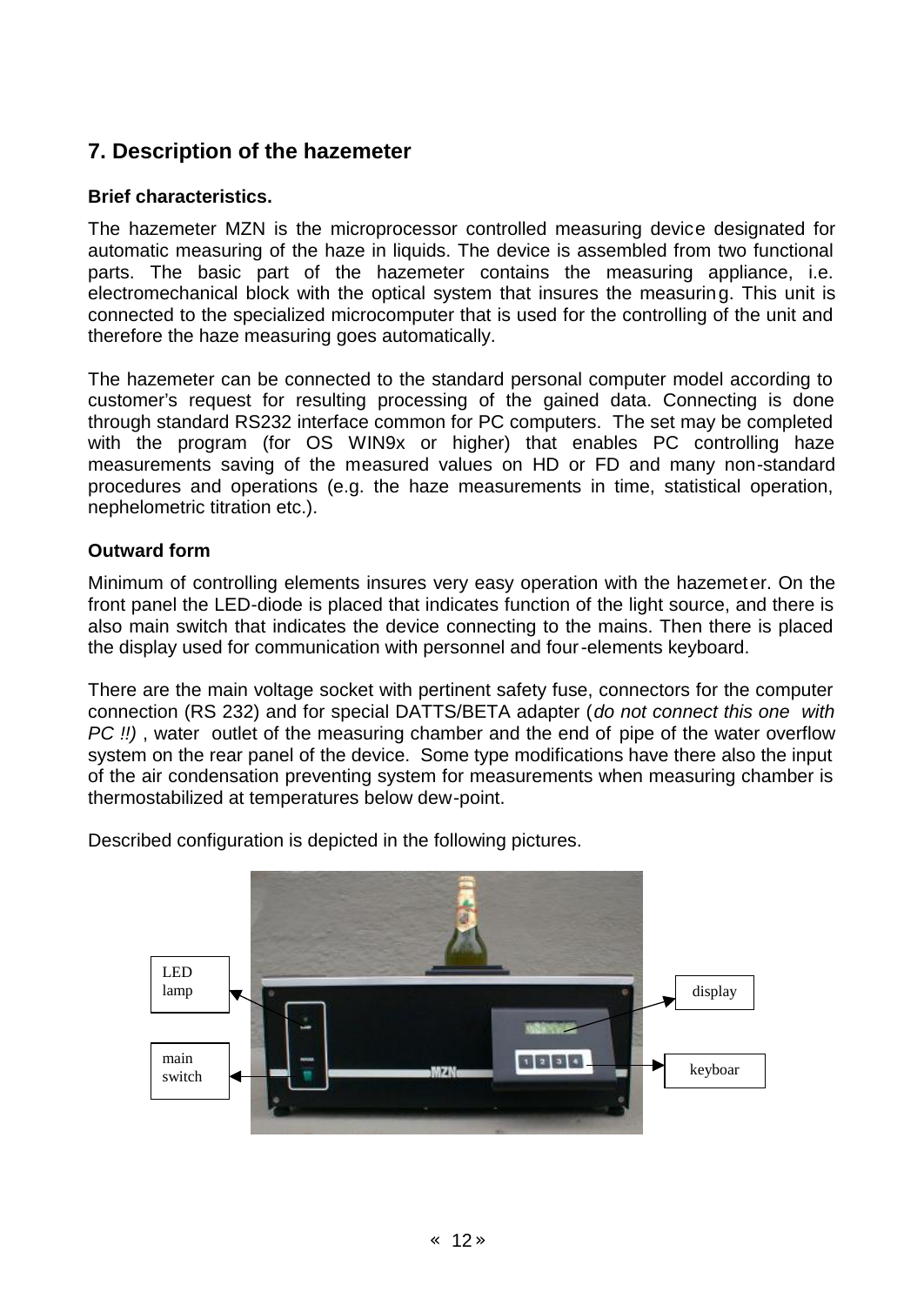

## **7.1. Opto-mechanical parts**

Basic optical, electrical and mechanical components are: cuvette's space or the measuring chamber MC in the cube shaped basin provided with the waterproof fixed windows with optical T-shaped axes for the entry of the exciting optical beam and the exit of the transmitted and scattered beam, then pertinent optical elements (the lamp case, tubes with lens and photodetectors), the light radiance source (halogen lamp 20 W), and the motor for bottle's revolving.

Arrangement of the optical part MZN is perceptible from the following schematic picture. The dual angle model in comparison with the one angle model has still one additional optical receiver placed in the transmission tube that detects the light scattered through the sample at a 12 degrees angle. The light scattered in this way is focused to the receiver by special optical system composed from specially modified lenses and screens.



Principal schema of the MZN hazemeter's optical part arrangement

Symbol description: Z - mirror, L - lamp,  $\check{C}_1$ ,  $\check{C}_2$ ,  $\check{C}_3$  - lenses, F<sub>1</sub> - filter,  $O<sub>1</sub>$ ,  $O<sub>2</sub>$ ,  $O<sub>3</sub>$  - windows, MK - measuring chamber, SK - centring basket, K - cuvette ( bottle ),  $\check{C}_{N1}$ ,  $\check{C}_{N2}$  - lenses,  $C_N$  - screen,  $FD_N$  - photodetector, M - focussing screen,  $C_T$  - diaphragm,  $F_T$  - filter,  $FD_T$  - photodetector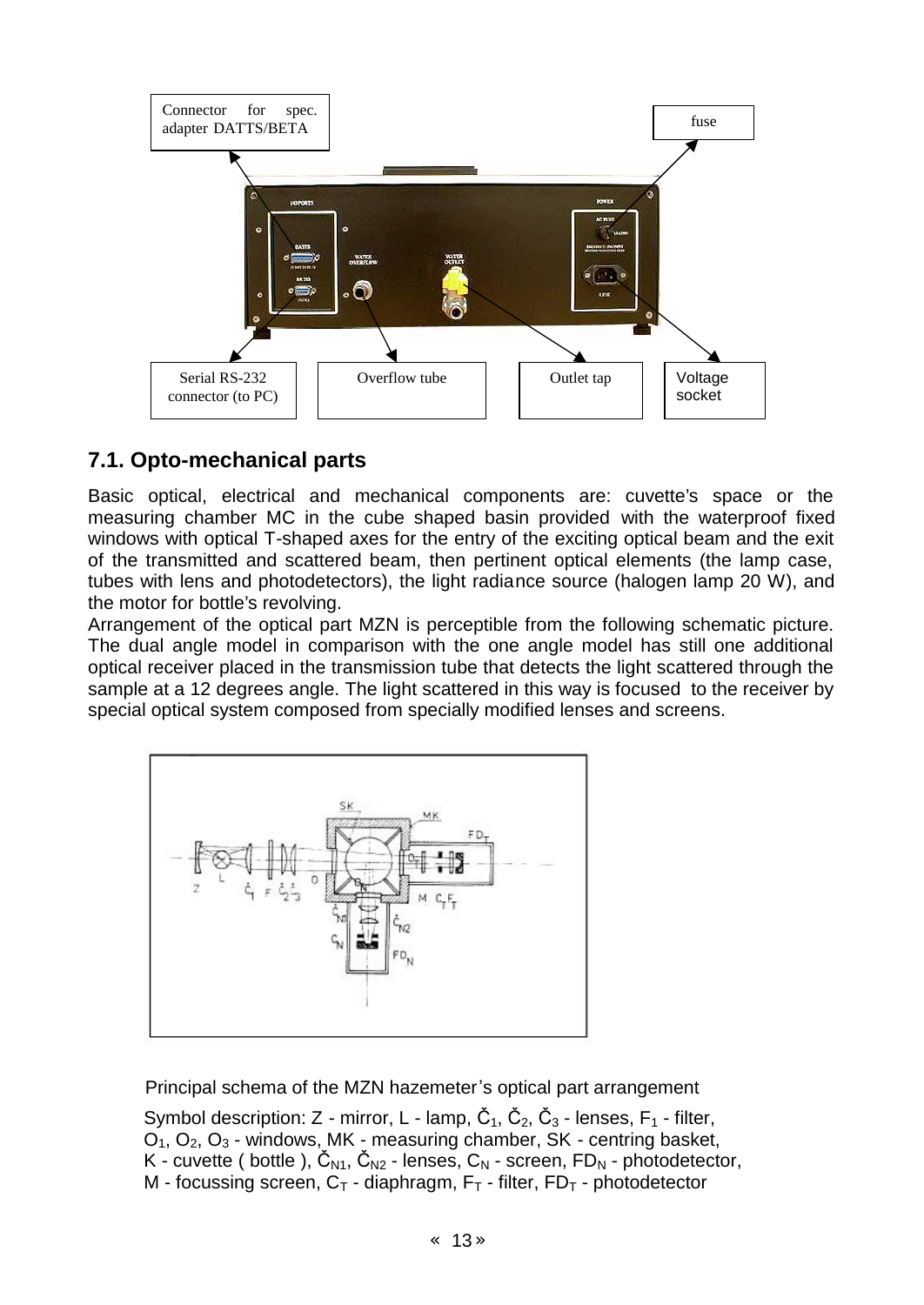## **7.2. Electronic parts**

Electronic parts of the MZN hazemeters are formed by the main distribution inside the device, transformer and three special electronic boards.

#### **Photodetectors board**

The photodetectors board includes two (or three) analogically connected channels, It is connection of the current-voltage converter. The photodiode used as the photodetector is connected directly into the input of the operating amplifier with a big input resistance. In the feedback of this amplifier the analogue switch is connected that enables changing the gain by the use of logical signals from the controlling microcomputer. The connection includes the resistance trimmer for the compensation of the input offset of the amplifier and the current of the diode in the dark (it is set during the device calibration).

#### **Supply and control board**

The supply module contains two electronic switches with optoelectrical separation of the control signal determined for controlling the light source and the motor that controls revolving of the measured object. The switches are implemented with the use of the integrated circuits and with accessory circuits for editing input levels of the controlling signals from the microcomputer. The module contains even the accessory circuits for the motor's start. Four stabilized power supplies that provide voltage for all parts of the hazemeter including controlling microprocessor and the triggered light source are the substantial part of the module.

#### **Mains distribution**

The distribution of the mains supply voltage is reduced to the most necessary minimum. The device is connected to the mains by means of the mains socket placed on the rear side and the corresponding mains cord. In lead inside the device there is placed the fast blow (placed on the rear side of the device) that protects inner circuits using the mains supply voltage especially the mains transformer providing alternating voltage for stabilized power supplies and circuits of the synchronous motor used for revolving of the measured object.

#### **Controlling microcomputer board**

The circuits for the basic controlling and measuring functions of the MZN hazemeters are concentrated on the ZKL552 board. The single-chip is the basis of above mentioned circuits. The board contains common circuits that are needed for the function of the main circuit including batteries of the spared memory RAM ,the timer and EEPROM. There are also created needed contact circuits for other electronic circuits. The controlling microcomputer of the hazemeter is equipped with the serial interface that enables the communication with the connected PC computer equipped with pertinent software.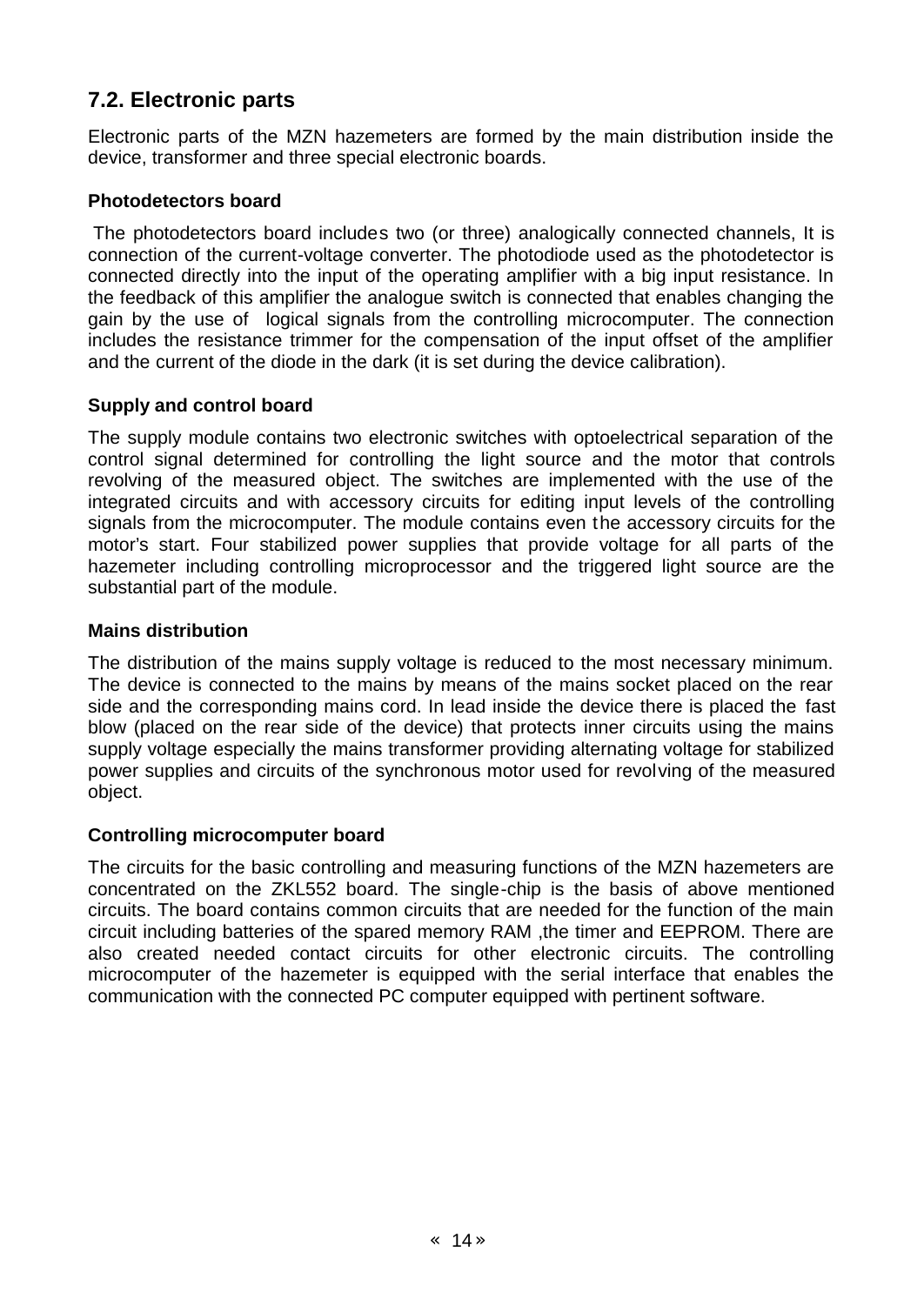## **8. Maintenance**

The common maintenance of the device consists in replacing the water filling of the measuring chamber and in contingent cleaning of the chamber and the windows and cleaning of the measuring cuvette.

## **8.1. Replacing and adding the water in the measuring chamber**

As said above, the chamber can be filled on principle just with the distilled water. During common operation it is naturally becoming dirty, so it is needed to be replaced after some time. Considering that the pollution of the water depends on the outside factors (cleanness in the laboratory, the way of the bottles rinsing, the frequency of taking the measurements) it is not possible to strictly say how often it is needed to replace the water. As an auxiliary check for this purpose, measuring of the limpid distilled water in the well-cleaned cuvette can be used. The value of its haze should not exceed 0,05 EBC in common cases. If its haze is higher, the filling of the measuring chamber should be probably replaced. (If the haze has the same value even after replacing the water, it is needed to look after the cause of this high haze in the bad distillation or in insufficient cleanness of the used distilled water vessels).

During removing the sample out of the hazemeter measuring chamber, certain amount of the water gets stuck to the surface of the cuvette or bottle, and that is why the fi lling of the measuring chamber subsides in the case of taking the measurements often. That is why it is necessary to check the level of the water at random and to add the water so that **the water level during measuring (i.e. when the cuvette or bottle is in the measuring chamber) would not fall down to the level of the light beam.**

(The water level should be nearly at the top of the centring basket when the sample is placed in.)

## **8.2. Cleaning of the measuring chamber**

If the water bath in the measuring chamber is too much polluted, it is recommended to clean the walls of the chamber during replacing of the water filling so that the pollution of the new filling would be avoided. Cleaning can be done with a weak solution of the common detergent followed by thorough and multiple rinsing of the chamber with clear and distilled water (removing of the detergent's rests).

The windows in the chamber should be cleaned in the same way, if needed they can be wiped with a soft piece of cloth (piece of skin) dipped in spirit. Don't forget to rinse the chamber with distilled water even in this case. It is **not recommended** to wipe the windows with such a piece of cloth (or for example cotton-wool roll) that would leave parts of fibres or fine hairs in the chamber or on the windows. If those dirties are in too high concentration in the chamber, there is undesirable scatter of the light and it therefore results in the false signal.

## **8.3. Cleaning of the measuring cuvette**

It is needed to protect the cuvette from finger-prints and other soiling (mechanical damaging - scratching), and especially in the area where the light beam is coming through during the haze measuring.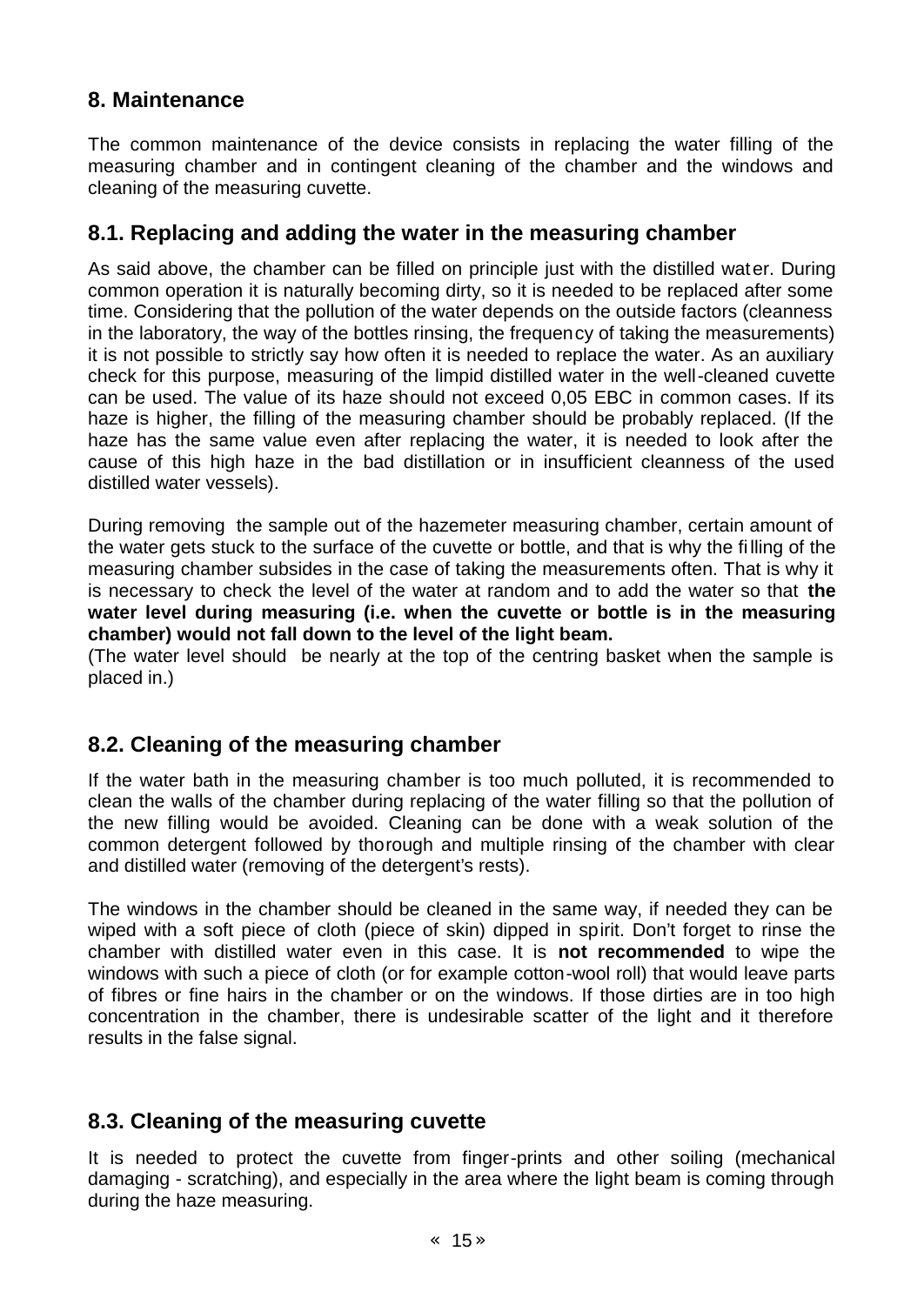The cuvette is cleaned with the use of common detergents (it is not recommended to use detergents that contain color and aromatic ingredients) followed by thorough rinsing with clear distilled water.

#### **For cleaning do not use abrasive detergents in any case.**

To determine if the cuvette is dirty, hold the cuvette against the light. It is recommended to rinse the cuvette before the start of taking measurements.

#### **9. Accuracy of the results - corrections to measurements in common beer bottles**

The total mistake that can influence the result depends on conditions of the measuring. Partially those mistakes are done by the device and partially those mistakes depend on outside factors.

The error done by the device itself is very small for determination of the haze under laboratory condition when people maintain the proper operational conditions (it is less than 1% in the range up to 2 EBC).

Mistakes caused by outside factors can be caused by the dirty cuvette, dirty water in the measuring chamber, unstable sample - its sedimentation and especially by the presence of gas bubbles in the sample.

Mistakes in consequence of pollution of water in the chamber do not usually exceed 10% at H90 (i.e. in nephelometric channel) under common circumstances but forward scattering channel H12 is much more sensitive.

The sedimentation and the presence of the of bubbles can become evid ent in a much higher degree. The size of the haze may also be distorted if you are measuring very dark samples - i.e. if the amount of the light that comes through the sample is highly decreasing and the device works on the limit of its sensitiveness.

Other errors can be done during evaluation of the beverage haze measured in closed bottles. As mentioned above, common bottles are not the most suitable from the point of view of their optical qualities for measuring the haze. The revolving of the bottle in the course of measuring and ascertaining the average of the great amount of the done measurements along the circumference of the bottle diminish the influence of optical defects on the given bottle, but naturally their complete compensation can not be reach ed. Though the reproducibility of taking measurements on the given bottle is better than 3%, the divergence gained from the measurements on different bottles can be up to 10%.

The particular problem is presented by error that can originate from the colour of the bottle and the colour of the measured solution. Simultaneous measuring in the nephelometric and transmission channels suppress to a considerable extent the influence of solution's colour. The scatter depends on the size and on the spectral (colour) composition of the incident light radiance. The glass of the colour bottle together with the colour solution works for the beam of polychromatic exciting light as the colour filter, it changes spectral composition and so it influences the size of the scattering signal. It is therefore valid that the output of each haze--meter working with the polychromatic light is sometimes influenced by the colour of the used bottle.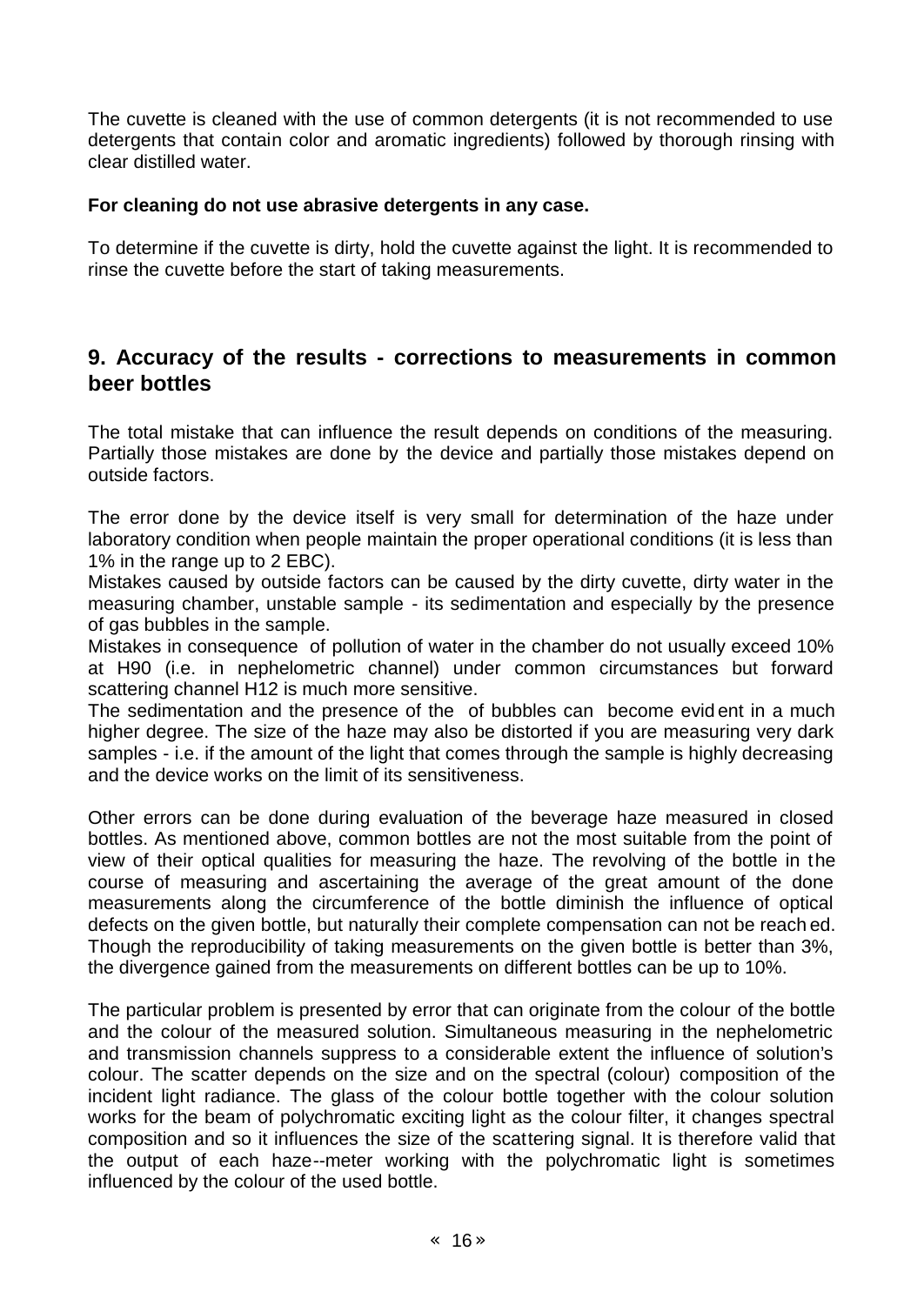If you are taking a set of measurements under the same conditions (i.e. in the same bottles) and you are interested in the relative change of the haze only, it is possible to ignore this influence. The mistake that is done cannot be ignored if you want to know the absolute haze value gained from the measurements on different colour bottles.

The MZN device is designed particularly for the measurement beer haze. Therefore, attention was given to the possibility of comparing values of the beer haze in the common used brown and green bottles during the device's construction. For this purpose there is built in correction curve gained on basis of statistic processing of the bottles set in the memory of the computer. This curve enables to suppress undesirable effects partially and to gain haze values comparable with measuring in clean cuvette.

#### *But this correction has been gained as the statistical one and it should be taken in mind that it is valid only for light, well-filtered beer of pilsner type and for common green and brown beer bottles being used in central Europe.*

Considering that there are combined two unfavourable factors (heterogeneity of bottles and their colour) in this measuring, it is needed to count with possible mistake around 10%.

To give more precision, it is possible to adjust the given correction curve by your own calibration for the given kind of beers and bottles.

## **10. Language and units selection, reset**

Hazemeters MZN enable to select different languages for display communication and different measuring haze units for haze measurements

The basic languages and measuring units are: Czechs, English, German and EBC,NTU,ppm and MU units.

The selection is made in so called *selection mode* which can be activated after the hazemeter is switch on.

The set up of each hazemeter is made in regard to the requirements of its user, so it is usually not necessary to change language or units. If you will need to do it nevertheless be very carefully and use the following instruction.

#### *Activation of the mode selection*

It is possible to activate this mode immediately after the hazemeter is switch on and there is the message

#### **Initialise please wait**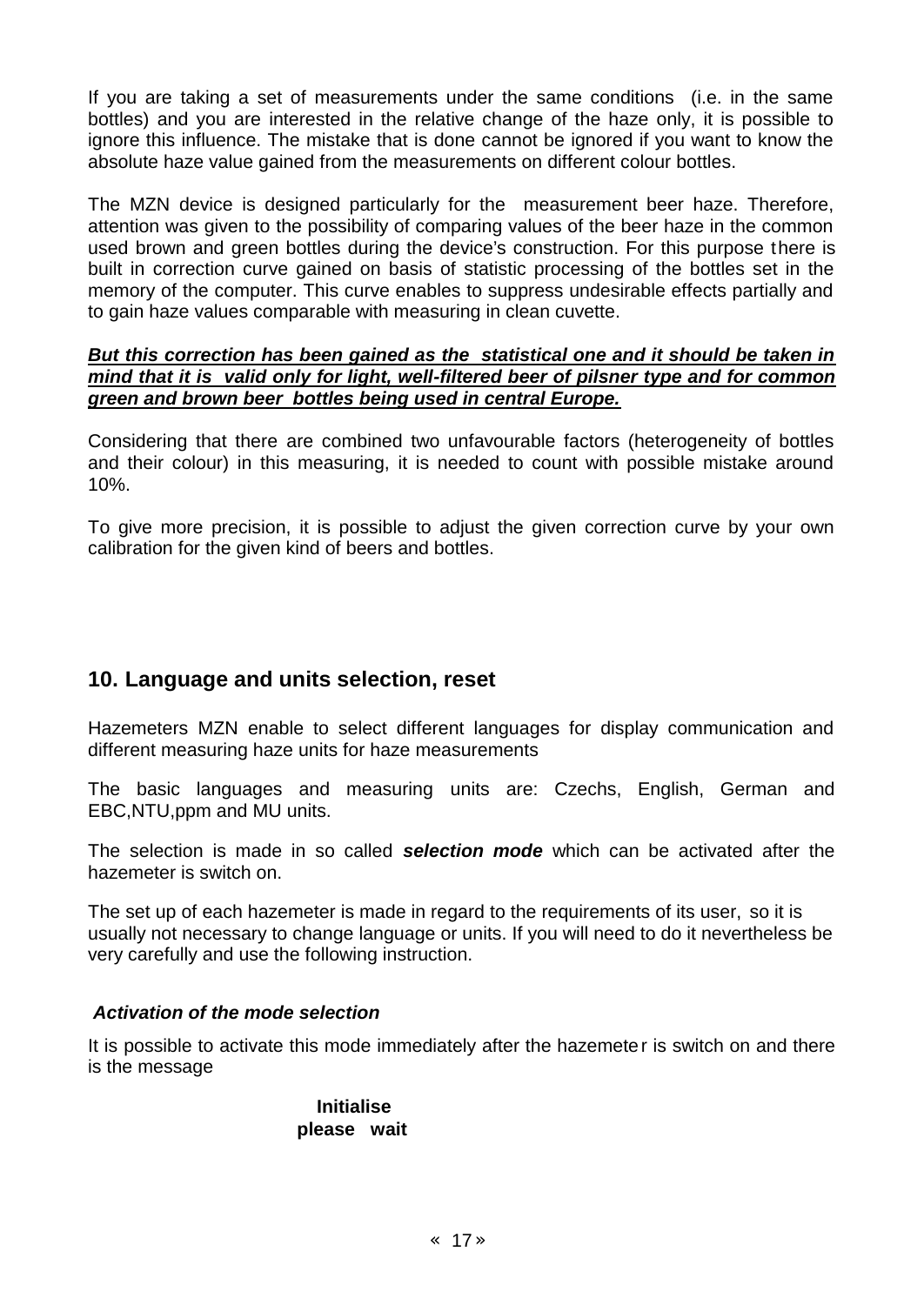lighting on the display.

Than you have to press simultaneously buttons (1) and (3).

After this you will see on display:

#### **mode selection yes=1 no=3**

**( Warning !! -** Be careful to press simultaneously only buttons (1) an (3) and not button {2). If you press all this three buttons you start **reset of the memory** and default the manufacture calibration constants would be taken from ROM and the values of last recalibration would be lost. This situation is indicated on display by message *ERROR CONST, OVERWRITING.* To start reset of the hazemeter may be useful in some unexpected situations when device behaves in unusual manner. It may also be automatically evoked when during initial self checking procedure microprocessor finds some errors /e.g. strong electric discharge may harm constants in memory/. Anytime reset was done it is recommended to check calibration of hazemeter and to recalibrated it if necessary.)

If you want to leave this mode press key (3) mode will be deactivated and initiation of hazemeter will continue with predefined settings. Selection procedures will be started by pressing key (1).

#### *Language selection*

If you have selected "yes' a propose for language change is made:

**language yes=1 no=3**

If you want to change language press (1) if not - press (3). Next offer is:

#### **language CZ=1 GB=2 D=3**

Abbreviations are: CZ ... Czech, GB ...English, D... German. (So by pressing (1) you choose Czech etc.)

After language choice is completed selection mode continues with:

#### *Units selection*

The list of haze units you can choose is in the next proposal:

#### **units EBC=1 NTU=2 PPM=3 MU=4**

and you can choose appropriate units by pressing corresponding button.

## $C$  18  $E$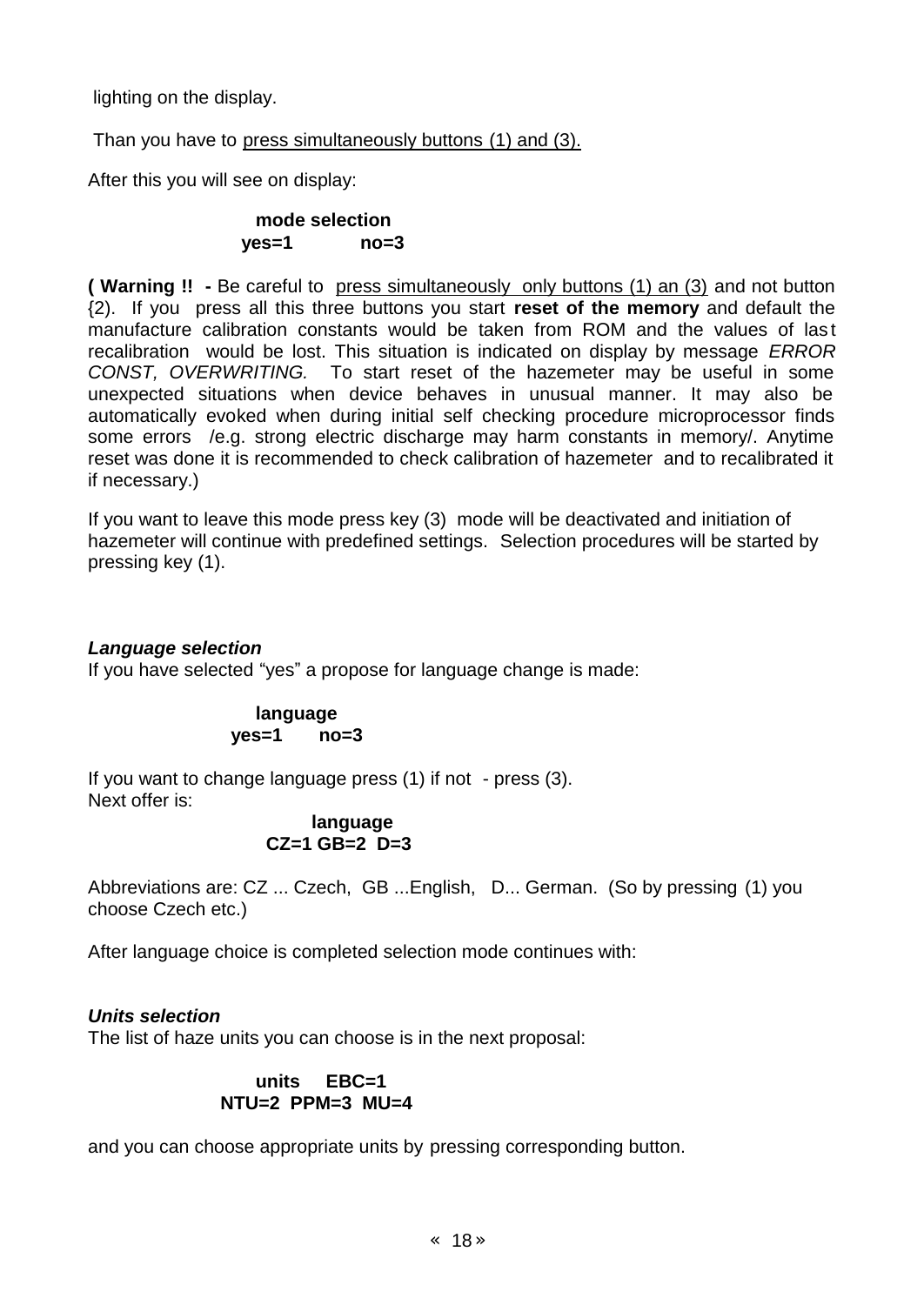Following message appears In the last step of selection mode:

#### **Beer correction ? yes=1 no=3**

The MZN device was primarily designed to measuring the beer haze. Therefore, attention was given to the possibility of comparing values of the beer haze in the common used brown and green bottles during the device's construction. For this purpose there was built in correction curve (gained on basis of statistic processing of the bottles set) in the memory of the computer. This curve enables to suppress partially effects of the bottle colour on the haze measurements and to gain haze values comparable with measuring in colourless cuvette. ( But it has to be stressed that this correction is correct only for light, well-filtered beer of pilsner type and for common green and brown beer bottles.)

When you are going to use hazemeter for measuring other types of samples than beer , you are using bottles having other colours or you have modified type of MZN hazemeter working with other than "white" light it is recommended to measure without previously mentioned correction.

If you press button (3) measuring with correction will not be in use. (Measuring with beer correction for green or brown bottles which are started by pressing buttons (2) and (3) respectively will be blocked).

This last step finishes selection procedure and initialization of the hazemeter firmware is made again.

After some short time device is ready to use.

All parameters chosen during mode selection will be used until new ones are activated in mode selection once more.

## **11. Troubleshooting**

In the following part there is a well-arranged table where are some errors and troubles listed that could occur during the operation of the device, and then there are possible causes and the recommended procedure for their removing

If any trouble or obscurity occurs during the device operation whose removing is not a clear and easy thing for the user, it is recommended to give the device always to the service of the manufacturer or to the qualified service or at least to consult the procedure with the manufacturer.

The manufacturer is not responsible for any damage caused by unqualified manipulation with the device and by interference with its construction.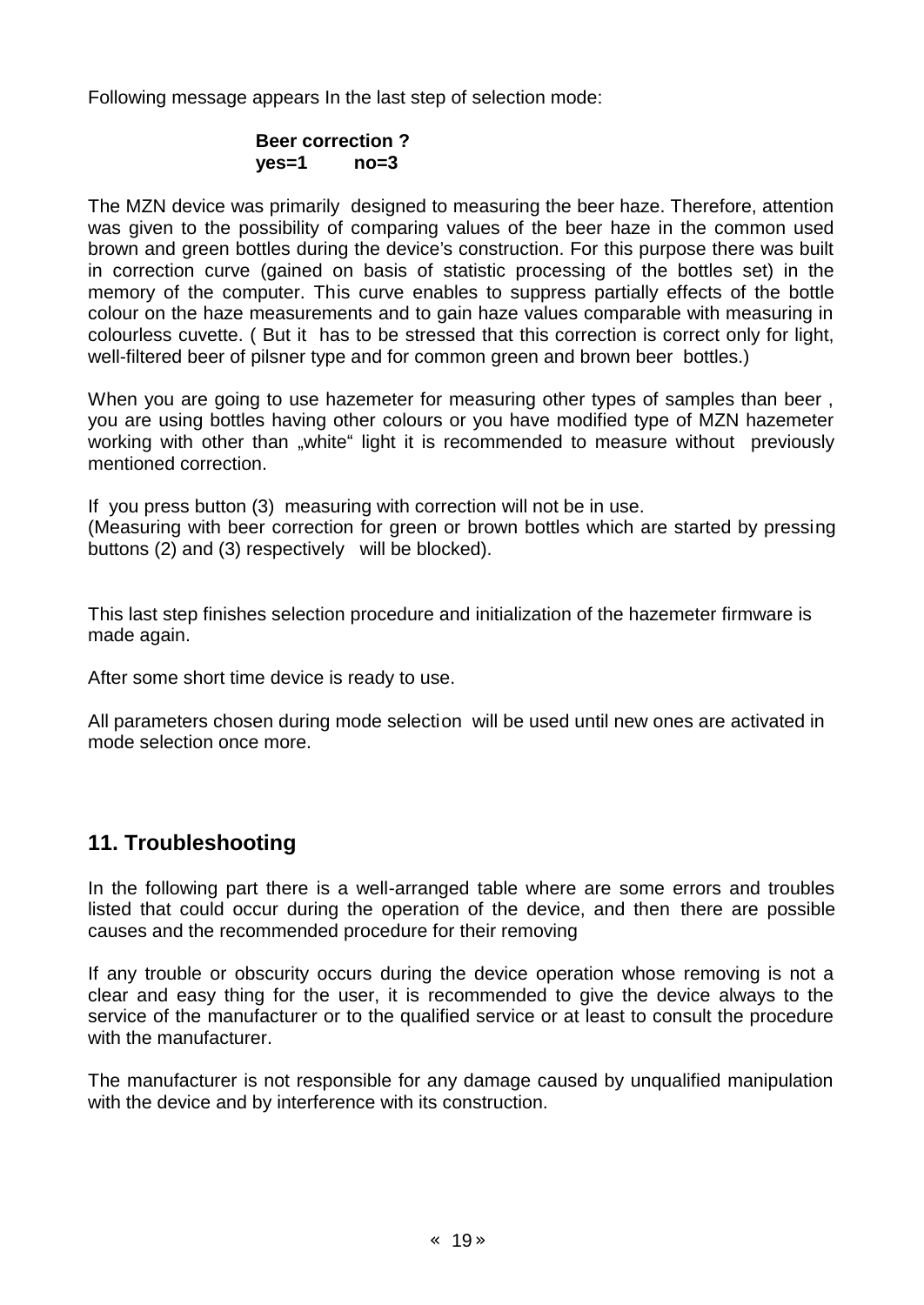| Error                                                                 |                                                                         | <b>Cause</b>                                                        | Removing                                                                |
|-----------------------------------------------------------------------|-------------------------------------------------------------------------|---------------------------------------------------------------------|-------------------------------------------------------------------------|
| - on the display appears:<br><b>LOW TRANSMISSION</b>                  | - lamp works                                                            | - too high haze or non-transparent - thin the sample                |                                                                         |
| PRESS ANY BUTTON                                                      |                                                                         | sample                                                              |                                                                         |
|                                                                       | - lamp doesn't work                                                     | - breakdown of the lamp                                             | - replace the lamp (contact<br>the qualified service)                   |
| <b>H90 OUT OF RANGE</b><br>PRESS ANY BUTTON                           | sample seems to be too much - too high haze<br>-<br>hazed               |                                                                     | - thin the sample                                                       |
|                                                                       | - sample seems to be clear, the same<br>applies for the distilled water | - breakdown of the nephelometric<br>channel electronics             | qualified<br>contact<br>the<br>$\sim$<br>service                        |
| The display is lighted on,<br>no<br>but<br>message<br>is<br>displayed |                                                                         | - defect in the electronic part                                     | - contact qualified service                                             |
| The device doesn't react<br>on pressing keys                          |                                                                         | - defective keyboard or electronic part - contact qualified service |                                                                         |
| Display is not lighted up,<br>the device doesn't work                 |                                                                         | - defective fuse                                                    | - replace the fuse                                                      |
|                                                                       |                                                                         | -defective switch                                                   | - replace the switch (see<br>above)                                     |
|                                                                       | - the main switch is ON                                                 | - defect in the electronic part                                     | - contact qualified service                                             |
| The signal LED-diode is<br>lighted<br>during<br>not<br>measuring      |                                                                         | - defective LED-diode                                               | the LED-diode<br>- replace<br>qualified<br>(contact)<br>the<br>service) |